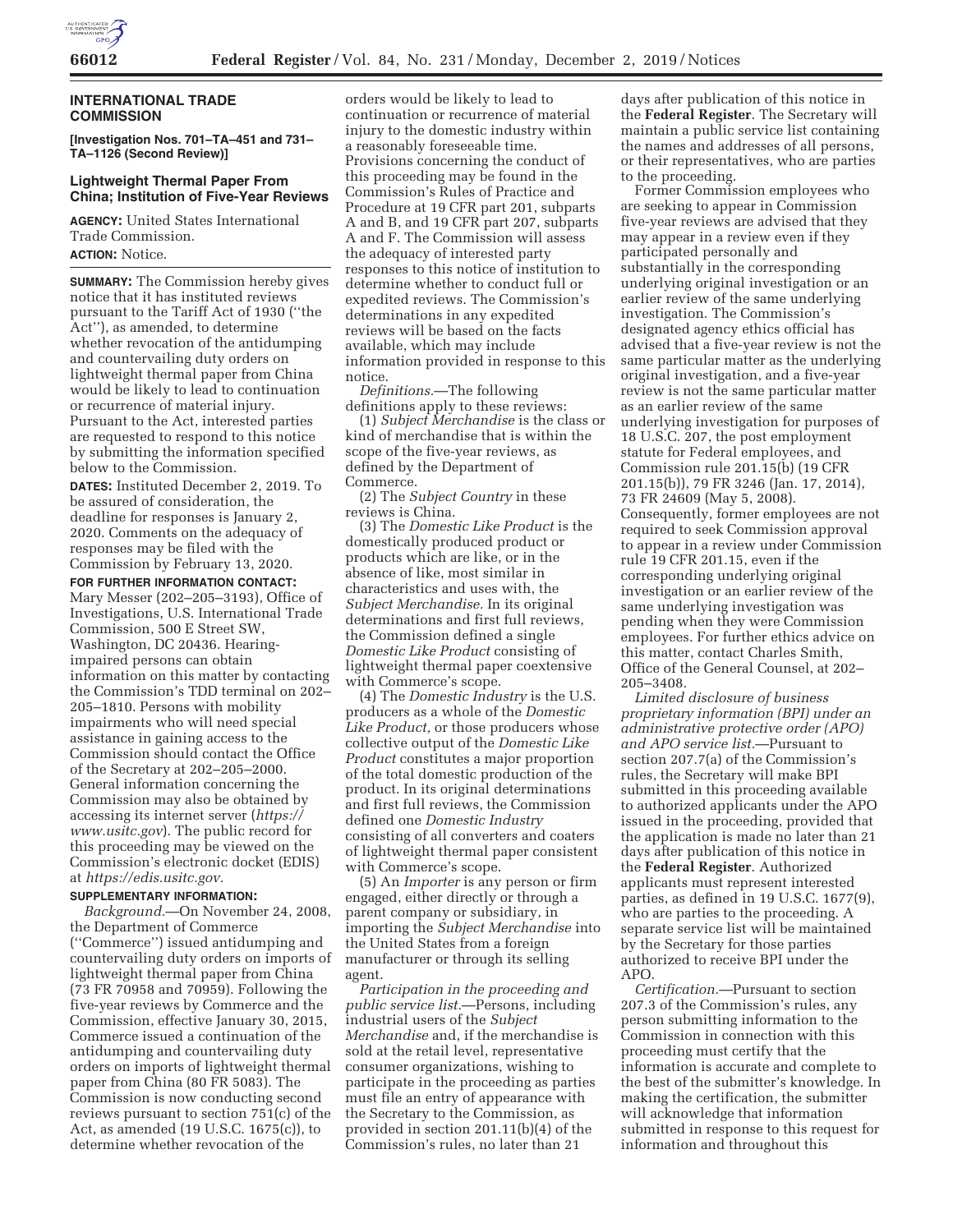proceeding or other proceeding may be disclosed to and used: (i) By the Commission, its employees and Offices, and contract personnel (a) for developing or maintaining the records of this or a related proceeding, or (b) in internal investigations, audits, reviews, and evaluations relating to the programs, personnel, and operations of the Commission including under 5 U.S.C. Appendix 3; or (ii) by U.S. government employees and contract personnel, solely for cybersecurity purposes. All contract personnel will sign appropriate nondisclosure agreements.

*Written submissions.*—Pursuant to section 207.61 of the Commission's rules, each interested party response to this notice must provide the information specified below. The deadline for filing such responses is January 2, 2020. Pursuant to section 207.62(b) of the Commission's rules, eligible parties (as specified in Commission rule 207.62(b)(1)) may also file comments concerning the adequacy of responses to the notice of institution and whether the Commission should conduct expedited or full reviews. The deadline for filing such comments is February 13, 2020. All written submissions must conform with the provisions of section 201.8 of the Commission's rules; any submissions that contain BPI must also conform with the requirements of sections 201.6, 207.3, and 207.7 of the Commission's rules. The Commission's *Handbook on Filing Procedures,*  available on the Commission's website at *https://www.usitc.gov/documents/ handbook*\_*on*\_*filing*\_*procedures.pdf,*  elaborates upon the Commission's procedures with respect to filings. Also, in accordance with sections 201.16(c) and 207.3 of the Commission's rules, each document filed by a party to the proceeding must be served on all other parties to the proceeding (as identified by either the public or APO service list as appropriate), and a certificate of service must accompany the document (if you are not a party to the proceeding you do not need to serve your response).

No response to this request for information is required if a currently valid Office of Management and Budget (''OMB'') number is not displayed; the OMB number is 3117 0016/USITC No. 19–5–448, expiration date June 30, 2020. Public reporting burden for the request is estimated to average 15 hours per response. Please send comments regarding the accuracy of this burden estimate to the Office of Investigations, U.S. International Trade Commission, 500 E Street SW, Washington, DC 20436.

*Inability to provide requested information.*—Pursuant to section 207.61(c) of the Commission's rules, any interested party that cannot furnish the information requested by this notice in the requested form and manner shall notify the Commission at the earliest possible time, provide a full explanation of why it cannot provide the requested information, and indicate alternative forms in which it can provide equivalent information. If an interested party does not provide this notification (or the Commission finds the explanation provided in the notification inadequate) and fails to provide a complete response to this notice, the Commission may take an adverse inference against the party pursuant to section 776(b) of the Act (19 U.S.C. 1677e(b)) in making its determinations in the reviews.

*Information to be provided in response to this notice of institution:* As used below, the term ''firm'' includes any related firms.

(1) The name and address of your firm or entity (including World Wide Web address) and name, telephone number, fax number, and Email address of the certifying official.

(2) A statement indicating whether your firm/entity is an interested party under 19 U.S.C. 1677(9) and if so, how, including whether your firm/entity is a U.S. producer of the *Domestic Like Product,* a U.S. union or worker group, a U.S. importer of the *Subject Merchandi*se, a foreign producer or exporter of the *Subject Merchandise,* a U.S. or foreign trade or business association (a majority of whose members are interested parties under the statute), or another interested party (including an explanation). If you are a union/worker group or trade/business association, identify the firms in which your workers are employed or which are members of your association.

(3) A statement indicating whether your firm/entity is willing to participate in this proceeding by providing information requested by the Commission.

(4) A statement of the likely effects of the revocation of the antidumping and countervailing duty orders on the *Domestic Industry* in general and/or your firm/entity specifically. In your response, please discuss the various factors specified in section 752(a) of the Act (19 U.S.C. 1675a(a)) including the likely volume of subject imports, likely price effects of subject imports, and likely impact of imports of *Subject Merchandise* on the *Domestic Industry.* 

(5) A list of all known and currently operating U.S. producers of the *Domestic Like Product.* Identify any

known related parties and the nature of the relationship as defined in section 771(4)(B) of the Act (19 U.S.C. 1677(4)(B)).

(6) A list of all known and currently operating U.S. importers of the *Subject Merchandise* and producers of the *Subject Merchandise* in the *Subject Country* that currently export or have exported *Subject Merchandise* to the United States or other countries after 2013.

(7) A list of 3–5 leading purchasers in the U.S. market for the *Domestic Like Product* and the *Subject Merchandise*  (including street address, World Wide Web address, and the name, telephone number, fax number, and Email address of a responsible official at each firm).

(8) A list of known sources of information on national or regional prices for the *Domestic Like Product* or the *Subject Merchandise* in the U.S. or other markets.

(9) If you are a U.S. producer of the *Domestic Like Product,* provide the following information on your firm's operations on that product during calendar year 2018, except as noted (report quantity data in short tons and value data in U.S. dollars, f.o.b. plant). If you are a union/worker group or trade/business association, provide the information, on an aggregate basis, for the firms in which your workers are employed/which are members of your association.

(a) Production (quantity) and, if known, an estimate of the percentage of total U.S. production of the *Domestic Like Product* accounted for by your firm's(s') production;

(b) Capacity (quantity) of your firm to produce the *Domestic Like Product* (that is, the level of production that your establishment(s) could reasonably have expected to attain during the year, assuming normal operating conditions (using equipment and machinery in place and ready to operate), normal operating levels (hours per week/weeks per year), time for downtime, maintenance, repair, and cleanup, and a typical or representative product mix);

(c) the quantity and value of U.S. commercial shipments of the *Domestic Like Product* produced in your U.S. plant(s);

(d) the quantity and value of U.S. internal consumption/company transfers of the *Domestic Like Product*  produced in your U.S. plant(s); and

(e) the value of (i) net sales, (ii) cost of goods sold (COGS), (iii) gross profit, (iv) selling, general and administrative (SG&A) expenses, and (v) operating income of the *Domestic Like Product*  produced in your U.S. plant(s) (include both U.S. and export commercial sales,